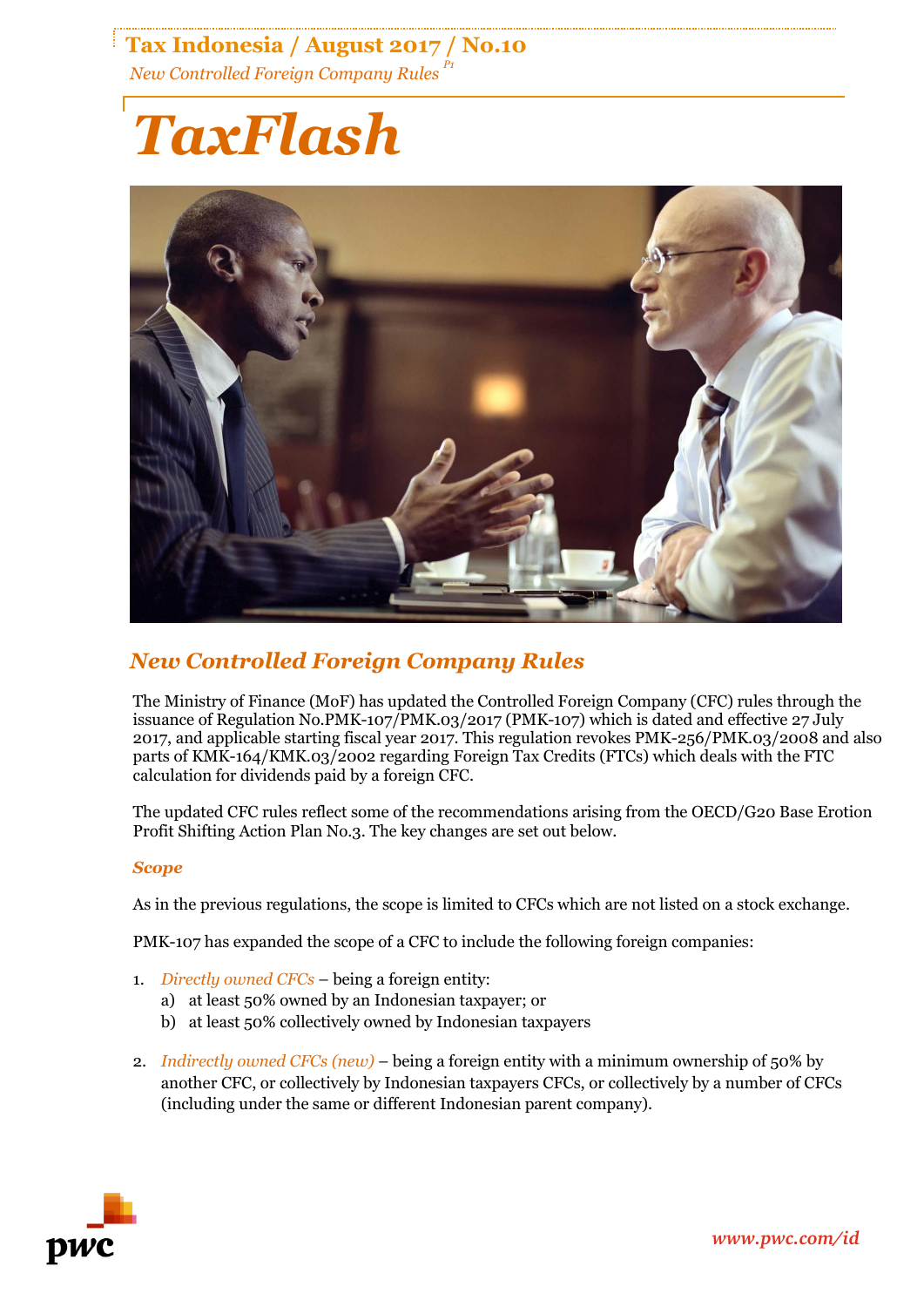The ownership threshhold used to determine the CFC status is the ownership percentage at the end of the fiscal year of the Indonesian taxpayer, and is based on either percentage of paid up capital or paid up capital with voting rights.

For indirectly owned CFCs, the 50% threshold is determined based on the ownership of the indirectly owned CFC (not proportionally). For example, if Y Ltd is 60% owned by X Ltd which is 60% owned by PT A, Y Ltd is considered as being an indirectly owned CFC of PT A even though the effective ownership of PT A in Y Ltd is less than 50%, i.e. 36% (60% x 60%). This is because the ownership at Y Ltd level is more than 50%, i.e. 60% owned by X Ltd.

#### *Transparent entities*

Ownership through trusts or similar arrangements is deemed as a "pass-through" and will be considered as ownership by the investor(s) in the trust or the similar entity.

#### *Timing*

As with the previous regulation, the Indonesian taxpayer must recognise a deemed dividend from any CFC by the end of the fourth month after the deadline to submit the CFCs Corporate Income Tax Return (CITR), or the seventh month after the end of the fiscal year of the CFC if there is no CITR submission obligation.

#### *Deemed Dividends calculation*

As with the previous regulation, the deemed dividend is calculated based on the effective ownership in the CFC multiplied by the commercial profit after tax. For example, the deemed dividend from Y Ltd at PT A level in the above example would be 36% of the commercial profit after tax of Y Ltd.

As a new provision to take note of, if an actual dividend is paid by the CFC, this amount can be offset (non-taxable) against previously reported deemed dividends but only if within the past five consecutive years. For example, a deemed dividend can offset an actual dividend paid in 2021 if the deemed dividend was reported any time between 2017 and 2021. If the actual dividends are higher than the deemed dividends within that period, the difference must be reported in the Indonesian taxpayer's CITR.

#### *Foreign Tax Credits*

Taxes paid on the actual dividends can be credited in the Indonesian taxpayer's CITR in the year when the tax is paid or withheld, subject to limitations.

The allowable FTC amount limited by the lower of:

- a) the foreign income tax that should have been due under terms of an applicable tax treaty; *(new)*
- b) the foreign income tax actually paid or payable; or
- c) the limit calculated based on the proportion of the deemed dividend from the total taxable income (including the deemed dividend) multiplied by the total tax due in the CITR.

If actual dividends are paid from more than one country the allowable FTC calculation is based on per country limitation.

PMK-107 provides a prescribed format for the FTC calculation to be attached to the CITR. This document must be attached with the following documents of the directly owned CFC:

- a) financial statements;
- b) a copy of the CITR (if any obligation);
- c) a calculation or list of profits after tax for the past five years; and
- d) a tax payment or withholding tax slip on the actual dividend paid.

More detailed examples for the determination of CFC, deemed dividends calculation, and FTCs are available in the attachment of PMK-107.